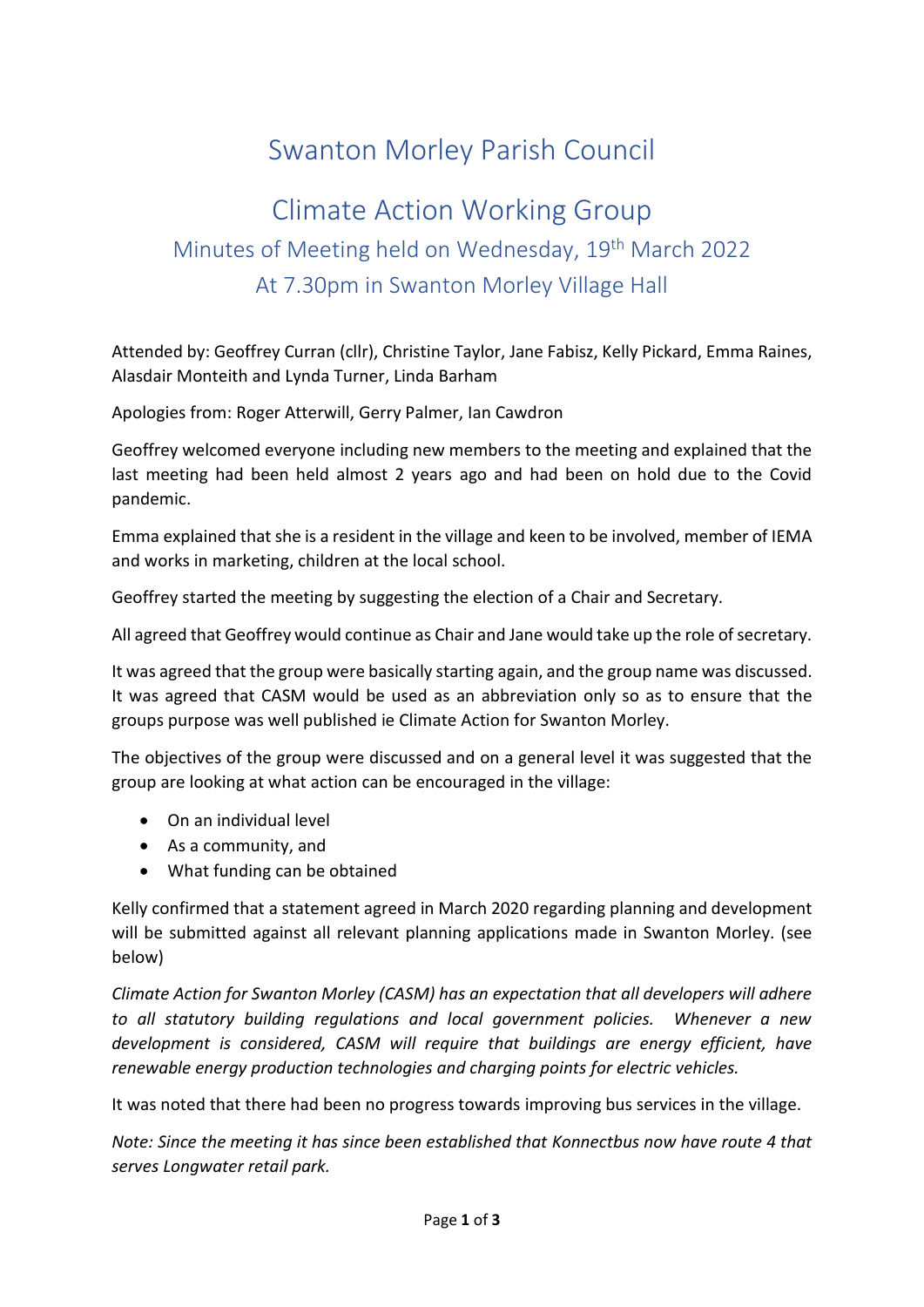*Konnectbus would be happy to attend the proposed event in April to promote public transport and the new route.* 

A discussion was had about the actions that had been taken previously and whether these had been successful. It was agreed that some kind of audit should be included in any future planning and also for those projects already undertaken to ensure that actions taken are having a positive impact ie planting trees for example checking they growing and undertaking or arranging any maintenance / upkeep as necessary.

The current LOGO was discussed, and Emma volunteered to take a look at it to see if improvements could be made ie not black / not abbreviated to CASM.

Jane confirmed that the Village Hall Trust will have three quotes at next meeting for a recycling bin for plastics / tins / cardboard etc to be located alongside other recycling / reusing facilities at the Village Hall.

It was confirmed that the Parish Council had been awarded a Green Community Grant of £500.00 to support the group with Leaflets, Display boards and Wildflower seeds to give away. The group then discussed the proposed event date could coincide with World Earth Day on 22 April 2022. It was agreed that it would be better to run a small event well rather than go to big. It was agreed that the event would be held in the morning of the 23 April 2022. Times to be agreed

Proposed ideas for event:

- Statements on boards (display boards to be purchased from Green Grant) attendees could make notes and stick to display boards ie a community wish list to support climate action.
- Photographs of local wildlife and fauna (Alisdair can produce photos)
- Promote Countryside Stewardship Mill Common, rare species. Bearing in mind that we need to protect the common so encouraging footfall there may not be appropriate.
- Sharing Information / pledges / suggestions
- Approaching companies and press BBC East / EDP to promote event and group
- Could cubs (Lynda) /other local groups get involved ie planting or looking after the newly planted trees
- Could local schools get involved
	- o Posters from children at primary school
	- o Friends of Swanton Morley
	- $\circ$  Northgate School what they are doing to reduce plastic
- Andrew Doubleday (Alasdair contact) Tree planting expert
- Alasdair talk about owls / wildlife and fauna photography
- Gardening Club talk on how to make a compost heap
- Bee-bombs (Little Swans)
- Produce leaflet to promote event to include 10 footsteps people can take to improve the environment. Everyone to bring ideas for 10 footsteps to next meeting plus an activity to encourage interaction.